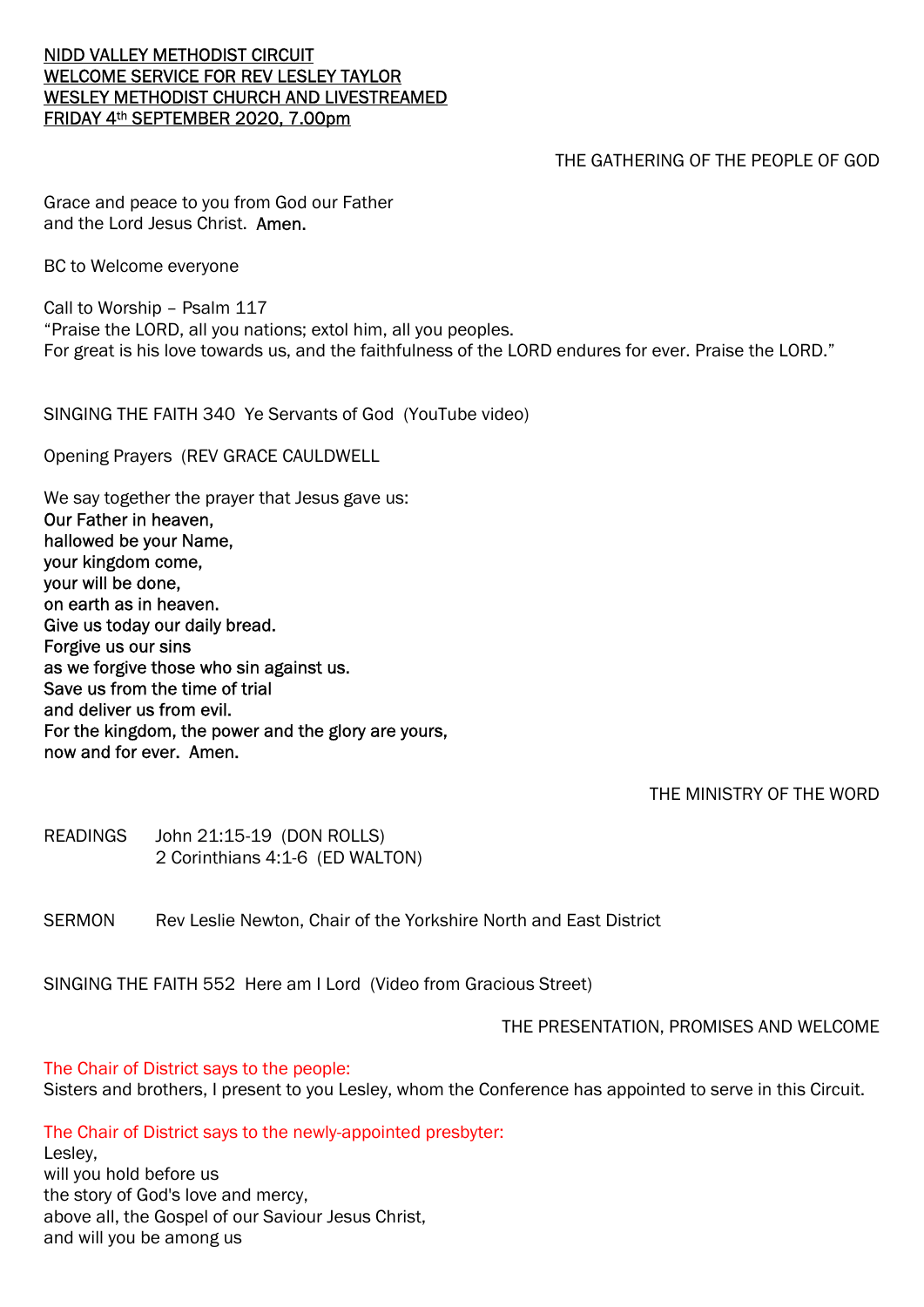as one who preaches the word of God, administers Baptism, presides at the Lord's Supper, teaches the faith, and cares for the flock?

Answer: I will. I ask God to help me, and I invite you all to join with me in proclaiming the Gospel of life and hope.

## Ben: Through Christ, we have Good News to share.

Will you hold before us God's call to holy living and be among us as one who awakens the careless and strengthens the faithful?

Answer: I will. I ask God to help me, and I invite you all to join with me in commitment to the way of Christ.

## Ben: May we reveal Christ's way through our words and example.

Will you hold before us God's commitment to human community, to our neighbourhoods and all who live within them, and to the world that God has made?

Answer: I will. I ask God to help me, and I invite you all to join with me in sharing God's all-embracing love.

### Ben: May we respond to Christ in all we meet.

### A Circuit Steward says to the people:

Sisters and brothers, will you welcome Lesley and will you offer her your friendship, support and prayers as we join together in the work to which God has called us?

### Ben: With God's help, we will.

Welcomes may then be given by circuit and ecumenical representatives, civic leaders, and other appropriate persons. In order: Rev Leslie Newton (Chair of District) on behalf of the District Rev Ben Clowes (Superintendent) on behalf of the Staff Team Mr Don Rolls (Senior Circuit Steward) on behalf of the Circuit Mrs Kath Jones (Steward – Bilton Area) Mrs Chris Robson (Steward – Starbeck)